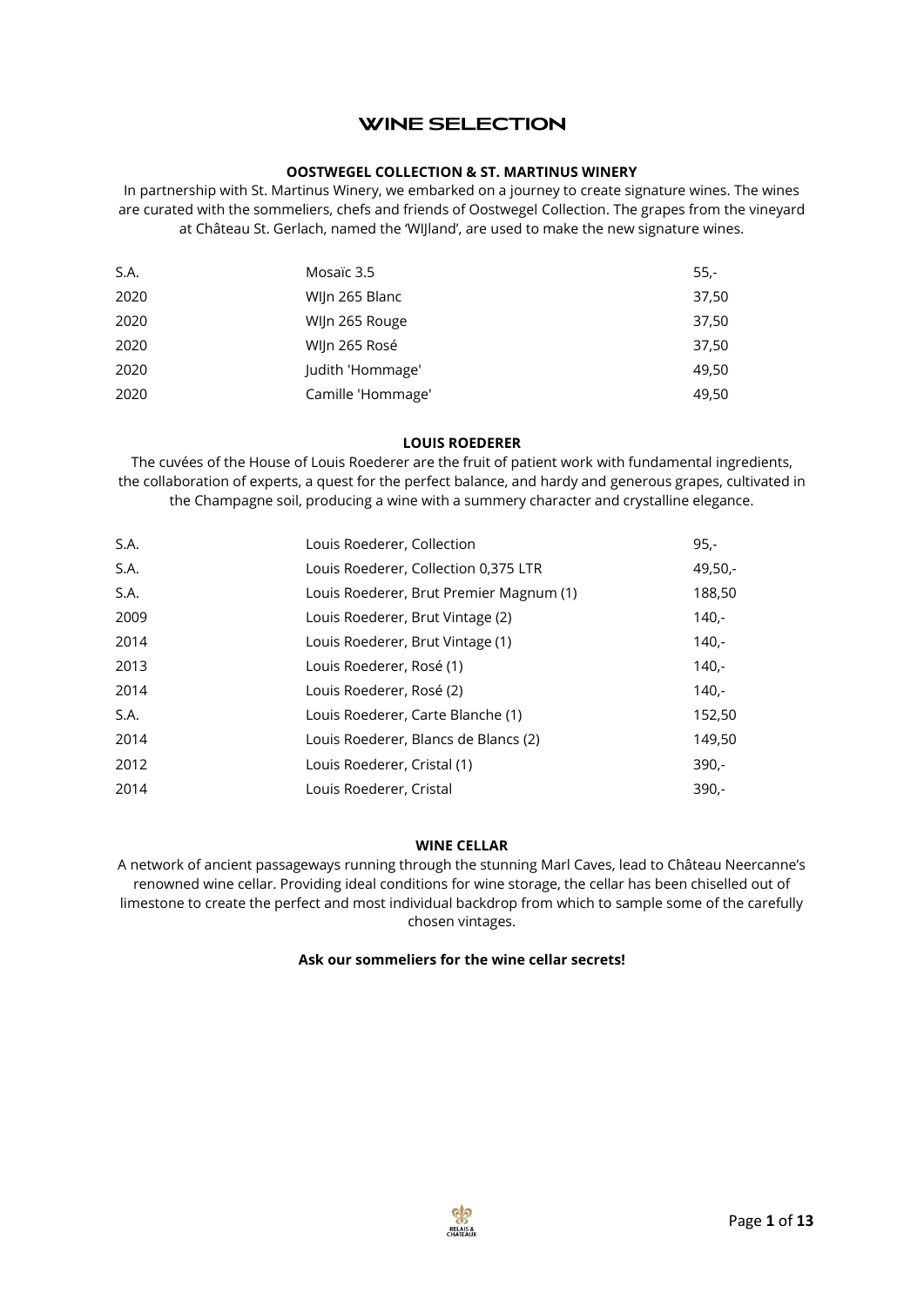| S.A. | Ruinart, Blanc de Blancs                                     | $145,-$ |
|------|--------------------------------------------------------------|---------|
| S.A. | Billecart-Salman, Brut Reserve (1)                           | 122,50  |
| S.A. | Moët & Chandon Brut Imperial                                 | $110,-$ |
| 2008 | Vranken Diamant, Blanc de Blancs                             | $115,-$ |
|      | <b>SPARKLING</b>                                             |         |
| 2016 | Mergelland, Wijngaardsberg, Blanc de Blanc                   | 51,50   |
| 2014 | Austria, Südsteiermark, Goedwinemakers, Brut, "extra goed"   | $55 -$  |
| S.A. | Italy, Franciacorta, Ca D"el Bosco                           | 59,50   |
| S.A. | Italy, Franciacorta, Monogram Blanc de Blancs                | 59,50   |
|      | <b>WHITE WINES</b>                                           |         |
|      | 0,375 LTR                                                    |         |
| 2021 | Domaine Serge Dagueneau, Pouilly Fumé                        | 45,-    |
| 2019 | France, Burgundy, Chablis Premier Cru, Domaine Billaud-Simon | 49,50   |
|      | <b>1,50 LTR</b>                                              |         |
| 2015 | France, Burgundy, Macon Verze, Domaine Leflaive (1)          | 147,50  |
|      | THE NETHERLANDS & BELGIUM                                    |         |
| 2017 | Maasvallei, Wijndomein Aldeneyck, Pinot Blanc                | 59,50   |
| 2020 | Mergelland, Apostelhoeve, Müller Thurgau (1)                 | $42 -$  |
| 2021 | Mergelland, Apostelhoeve, Riesling                           | $46,-$  |
| 2021 | Mergelland, Apostelhoeve, Cuvee XII                          | $60 -$  |
| 2019 | Mergelland, Domein Steenberg, Pinot Gris                     | 41,50   |
| 2018 | Mergelland, St. Martinus, Gris de Villare                    | $51,-$  |
| 2016 | Haspengouw, Wijnkasteel Genoels-Elderen, Chardonnay "Goud"   | $70,-$  |
| 2016 | Wallonië, Château Bon Baron, Chardonnay                      | 57,50   |
|      |                                                              |         |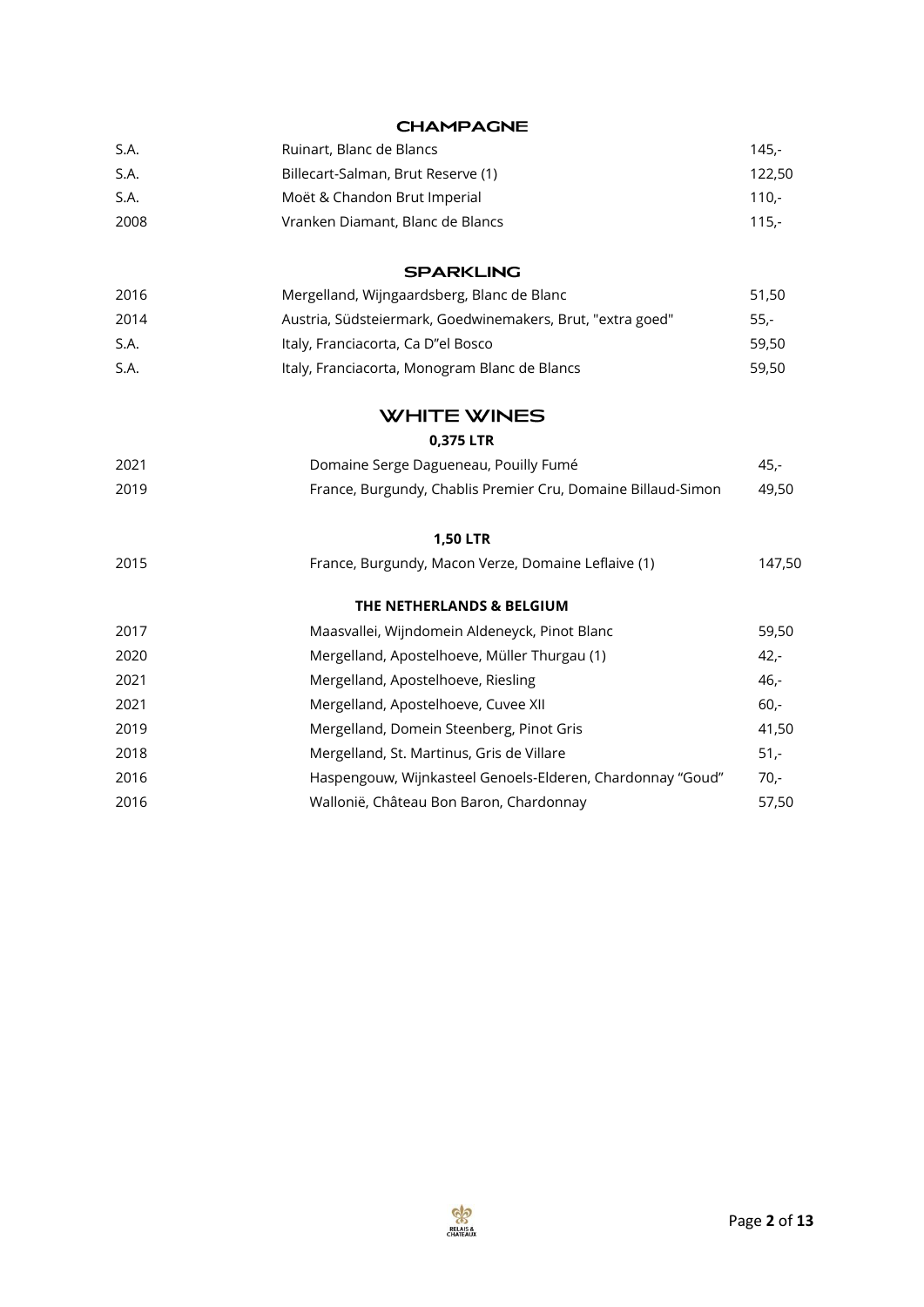# **ALSACE**

| 2019 | Trimbach, Riesling Réserve               | 53,50   |
|------|------------------------------------------|---------|
| 2017 | Trimbach, Riesling                       | 46,-    |
| 2011 | Trimbach, Cuvée Frédéric Emile, Riesling | $105 -$ |
| 2008 | Trimbach, Cuvée Frédéric Emile, Riesling | 99,50   |
| 2013 | Trimbach, Clos Saint Hune, Riesling (2)  | $280 -$ |
| 2005 | Maurici Schoech, Harmonie "R", Riesling  | 92,50   |
|      |                                          |         |

### **LOIRE**

| 2020 | Pouilly Fumé, Bouchié-Chatellier, "La Renardière"                  | 49,50  |
|------|--------------------------------------------------------------------|--------|
| 2016 | Pouilly Fumé, Serge Dagueneau, "La Léontine"                       | 99,-   |
| 2020 | Pouilly Fumé, Jonathan Pabiot, Prelude                             | $62 -$ |
| 2014 | Anjou, Château de Fesles, "La Chapelle" Chenin Sec Blanc v.v.      | $43,-$ |
| 2018 | Sancerre, Henri Bourgeois, "La Bourgeoise"                         | $82 -$ |
| 2018 | Muscadet, Domaine du Colombier, Muscadet Sur lie                   | 39,50  |
| 2016 | Muscadet, Château Palatio, Muscadet Sèvre et Maine Sur lie (1)     | $44 -$ |
| 2013 | Château de la Roche-Aux-Moines, Nicolas Joly, "Les Vieux Clos" (1) | 84,50  |
| 2020 | Vouvray, Domaine Huet, Le Haut-Lieu Demi-Sec                       | $85 -$ |
| 2017 | Vouvray, Domaine Alpha Loire, Dables Blonds                        | 57,50  |
| 2015 | Chateau Thébaud, Melon de Bourgogne (1)                            | 42,50  |

# **CHABLIS**

| 2016 | Premier Cru, Billaud-Simon, "Mont de Milieu" | 125.- |
|------|----------------------------------------------|-------|
| 2020 | Chablis A.C, Joseph Drouhin, "Vaudon"        | -60.- |

### **CÔTE BEAUNE**

| 2017 | Saint-Aubin, Hubert Lamy, "En Remilly"                 | $125 -$  |
|------|--------------------------------------------------------|----------|
| 2019 | Meursault, Domaine Michelot, Clos Saint Felix Monopole | $110.-$  |
| 2017 | Meursault 1er Cru, Bader-Mimeur                        | $159. -$ |
| 2018 | Chassagne-Montrachet, Bader-Mimeur, "En Journoblot"    | $135 -$  |
| 2018 | Puligny-Montrachet, Jean Fery et Fils, "Les Nosroyes"  | $105 -$  |

#### **CÔTES CHALLONAISE**

| 2018 | Marsannay, Domaine Charles Audoin, Aligoté | 62,50 |
|------|--------------------------------------------|-------|
|      |                                            |       |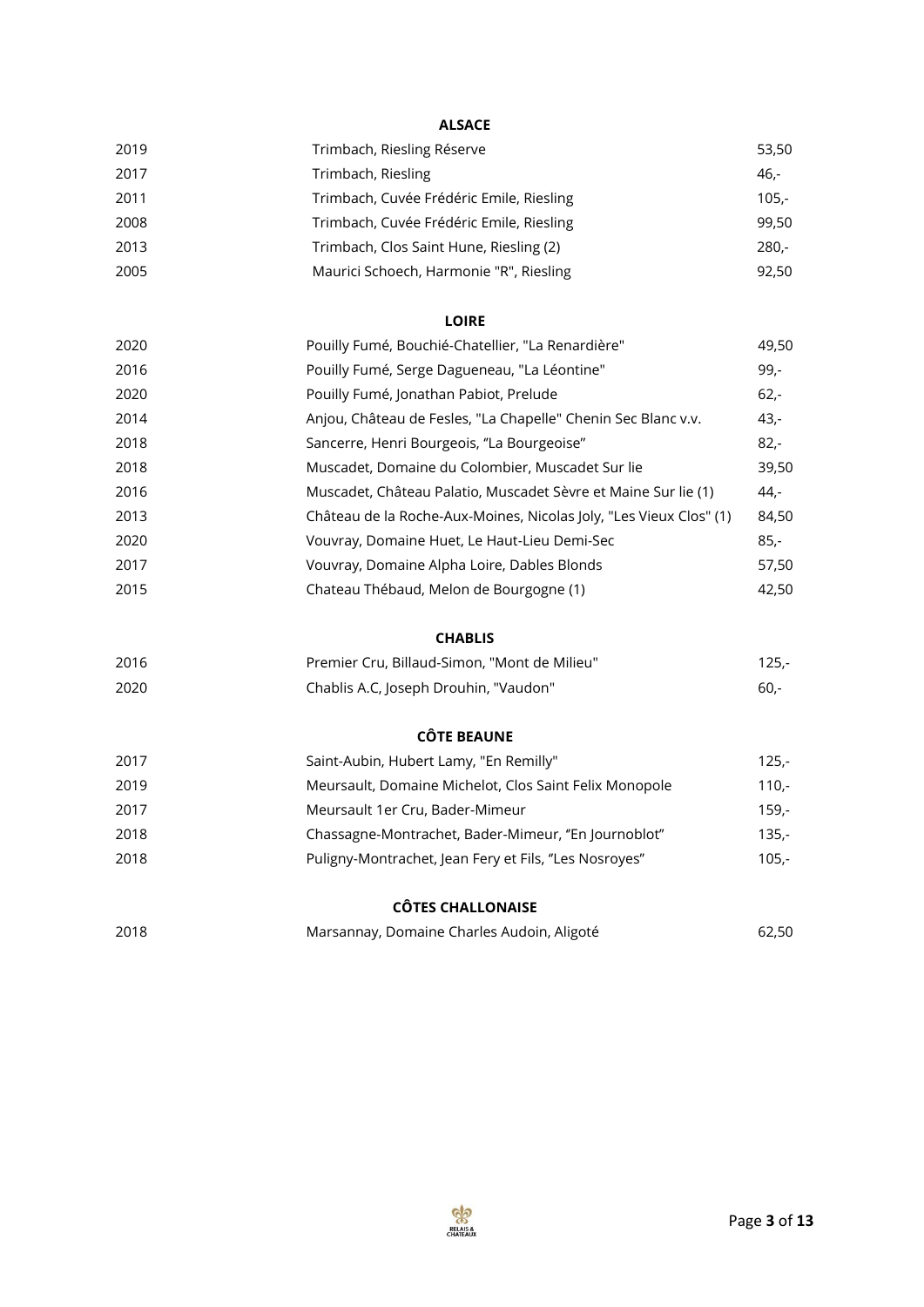# **MÂCONNAIS & BOURGOGNE A.C.**

|      | .com.n.com & bookgoon.c                                           |         |
|------|-------------------------------------------------------------------|---------|
| 2016 | Bourgogne A.C., Jacqueson (2)                                     | $55,-$  |
| 2017 | Bourgogne A.C., Joseph Faiveley                                   | 56,50   |
| 2018 | Bourgogne Côte d'Or A.C., Domaine Michelot                        | 67,50   |
| 2019 | Mâcon-Cruzille Les Geniévrières, Domaine Guillot-Broux            | $99 -$  |
| 2017 | Pouilly Fuissé, Labruyère Prieur Sélection                        | $95 -$  |
|      | <b>BORDEAUX</b>                                                   |         |
| 2020 | Château Pierrail, Cuvée Prestige                                  | 49,50   |
| 2018 | Château Chasse-Spleen                                             | $70,-$  |
| 2018 | Pessac-Léognan les Demoiselles de Larrivet Haut-Brion             | $90 -$  |
|      | <b>RHÔNE</b>                                                      |         |
| 2013 | Vacqueyras, Clos Montirius, "Minéral" (2)                         | $69 -$  |
| 2018 | Châteauneuf-Du-Pâpe, Château La Nerthe AC Bio (2)                 | $105,-$ |
| 2019 | Condrieu, Invitare, M. Chapotier                                  | $120 -$ |
|      | LANGUEDOC, ROUSSILION & PROVENCE                                  |         |
| 2016 | Minervois, Château Maris, "Brama" Jeunes Vignes, Grenache Gris    | 69,50   |
| 2018 | Bandol, Chateau Ste Anne, Clairette, Ugni Blanc                   | 84,50   |
| 2020 | Provence, Domaine Richeaume, Rolle, Viognier, Sauvignon Blanc (2) | $54,-$  |
| 2019 | Provence, Domaine de l'Ile, "Porquerolles", Rolle                 | 66,50   |
|      | <b>ITALY</b>                                                      |         |
| 2015 | Langhe, Bricco Maiolica, Pensiero Infinito, Chardonnay            | $110,-$ |
| 2017 | Langhe, G.D. Vajra, Riesling "Petracine"                          | 86,50   |
| S.A. | Veneto, Pasqua, "HEY FRENCH, You could have made this!" (2)       | $94 -$  |
| 2018 | Soave Classico, Azienda Vinicola Prà, Monte Grande DOC            | $75 -$  |
| 2018 | Soave, Bolla, Classico Superiore, "Tufaie" (1)                    | $46,-$  |
| 2020 | Gavi, Produttori del Gavi, Dell Comune di Gavi, Cortese (2)       | 47,50   |
| 2018 | Gavi, Giribaldi, "I Risi", Cortese                                | $42 -$  |
| 2017 | Alto Adige, Cantina Terlano, Nova Domus Riserva                   | 112,50  |

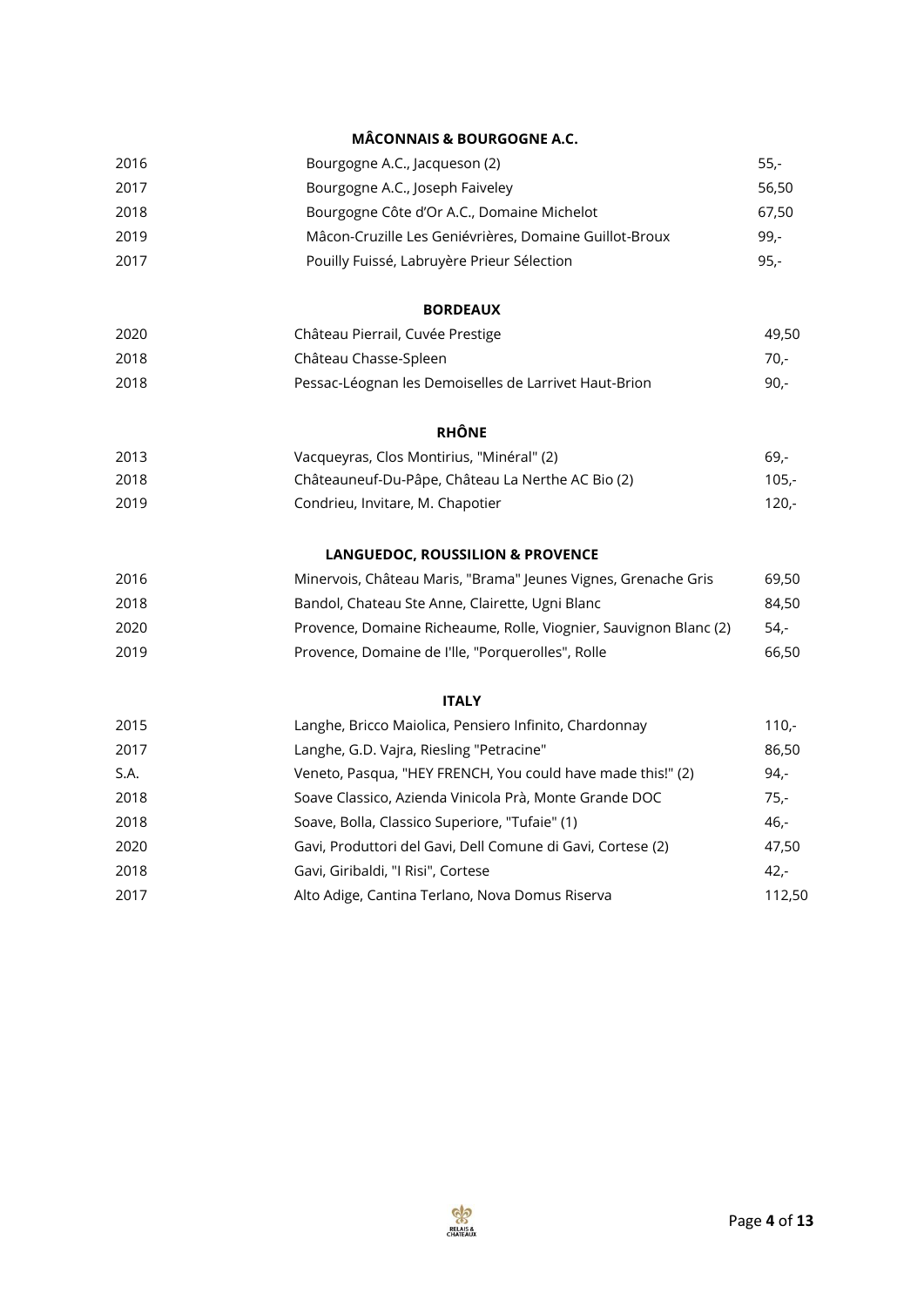# **SPAIN**

| 2016 | Conca de Barbera, Torres, Milmanda, Chardonnay | $95 -$  |
|------|------------------------------------------------|---------|
| 2019 | Penedès, Torres, Jean Leon, 3055, Xarel-lo     | 47.50   |
| 2018 | Penedès, Torres, Fransola, Sauvignon Blanc     | $65. -$ |
| 2016 | Forcada, Torres, Varietat Recuperado           | 110.-   |

#### **AUSTRIA**

| 2017 | Burgenland, Paul Achs, Chardonnay (2)                           | 52.50 |
|------|-----------------------------------------------------------------|-------|
| 2019 | Vienna, Pfaffl, Wien 1, Riesling, Grüner Veltliner, Pinot Blanc | 42.50 |
| 2019 | Kremstal, Zöhrer, Ried Wachtberg, Gruner Veltliner              | -46.  |
| 2017 | Wachau, George Frischengruber, Federspiel, Riesling             | 46.50 |

#### **GERMANY**

| 2019 | Baden, Zähringer, Castellberg, Viognier                    | 76.50   |
|------|------------------------------------------------------------|---------|
| 2017 | Rheingau, George Breuer, "Sauvage", Riesling               | 48.-    |
| 2016 | Rheingau, Schloss Reinhartshausen, Alte Reben, "Hohenrain" | 57.50   |
| 2014 | Mosel, Heymann-Löwenstein, Riesling, G.G.                  | 115,-   |
| 2018 | Pfalz, Knipser, Chardonnay, Weißburgunder                  | $50 -$  |
| 2017 | Pfalz, Knipser, "Johannishof", Riesling (1)                | $43. -$ |

# **NEW ZEALAND**

| 2020 | Marlborough, Saint Clair, "Pioneer Block 20" Sauvignon Blanc | 54,- |
|------|--------------------------------------------------------------|------|
|------|--------------------------------------------------------------|------|

# **AUSTRALIA**

| 2016 | Penfolds, Koonunga Hill, "Autumn" Riesling                           | $45. -$ |
|------|----------------------------------------------------------------------|---------|
| 2017 | Barossa Valley, Red Heads, "Yard Dog", Chardonnay, Riesling, Verdejo | -40.    |
| 2016 | Adelaide Hills, Red Heads "Blue Belle" Chardonnay                    | $56. -$ |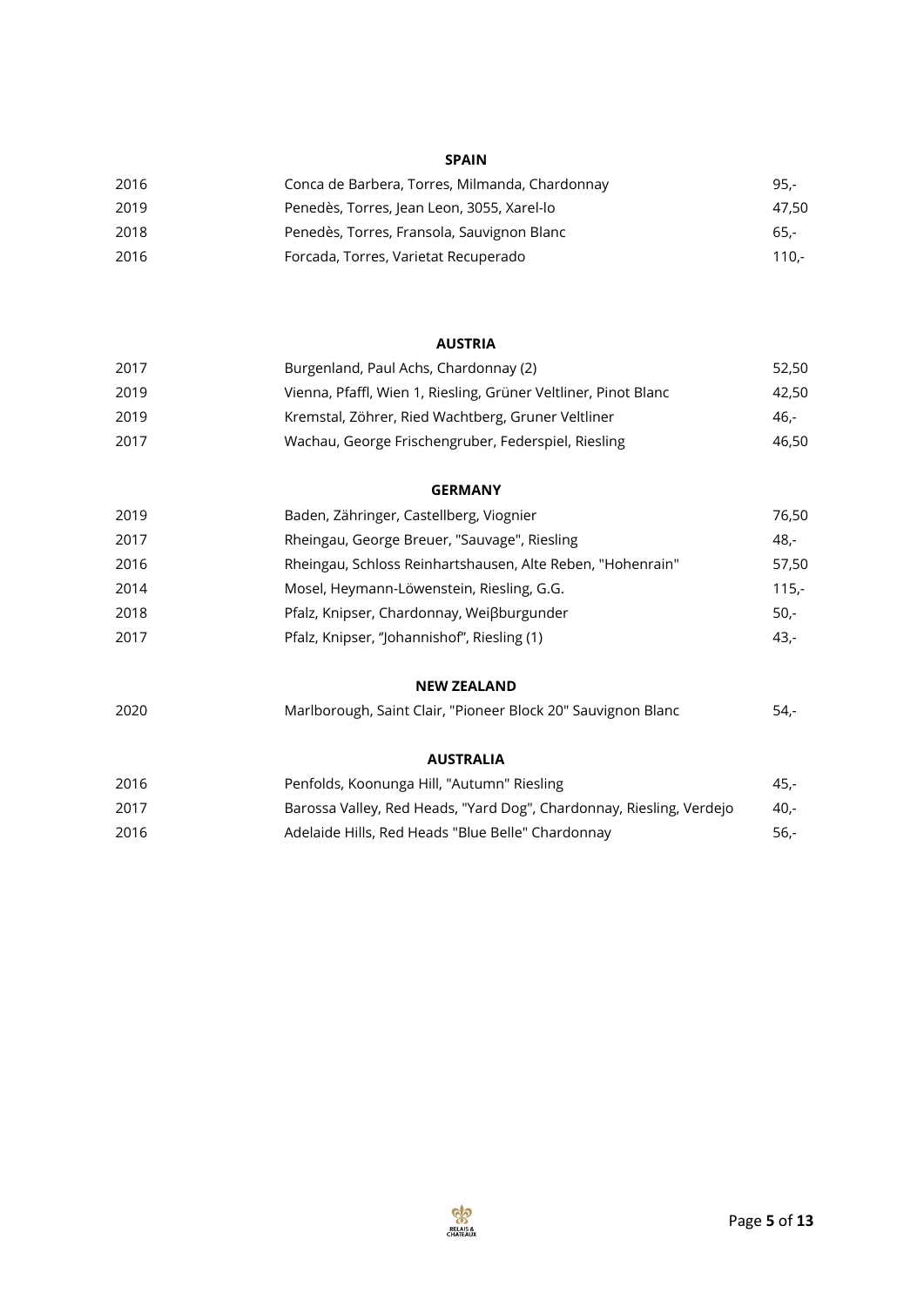# **UNITED STATES OF AMERICA**

| 2013 | Russian River Valley, Rudd, "Edge Hill, "Bacigalupi Vineyard" (1)    | $295 -$ |
|------|----------------------------------------------------------------------|---------|
| 2015 | Russian River Valley, Rudd, Mount Veeder Estate, Sauvignon Blanc (1) | 175.-   |
| 2017 | Russian River Valley, Marimar Estate, "La Masía" Chardonnay          | 82,50   |
| 2017 | Russian River Valley, Mc Murray, Pinot Gris                          | 54.50   |
| 2019 | Mer Soleil, Santa Lucia Highlands, California, Chardonnay            | 99.50   |

#### **SYRIË**

| 2014 | Lattaquié, Bargylus, Chardonnay, Sauvignon Blanc (1)         | 59,50  |
|------|--------------------------------------------------------------|--------|
|      | <b>CHILE</b>                                                 |        |
| 2017 | Valle Central, Torres, Tormenta, "The Storm" Sauvignon Blanc | 38,50  |
|      | <b>ARGENTINA</b>                                             |        |
| 2018 | Mendoza, Luigi Bosca, Gala 3, Viognier, Chardonnay, Riesling | $57 -$ |
|      | <b>SOUTH AFRICA</b>                                          |        |
| 2017 | Western Cape, Nederburg, Sauvignon Blanc "The Young Airhawk" | $58 -$ |
| 2016 | Western Cape, Constantia Uitsig, Semillon (1)                | $58 -$ |
| 2018 | Hemel en Aarde Vallei, Southern Right, Sauvignon Blanc (2)   | 43,50  |

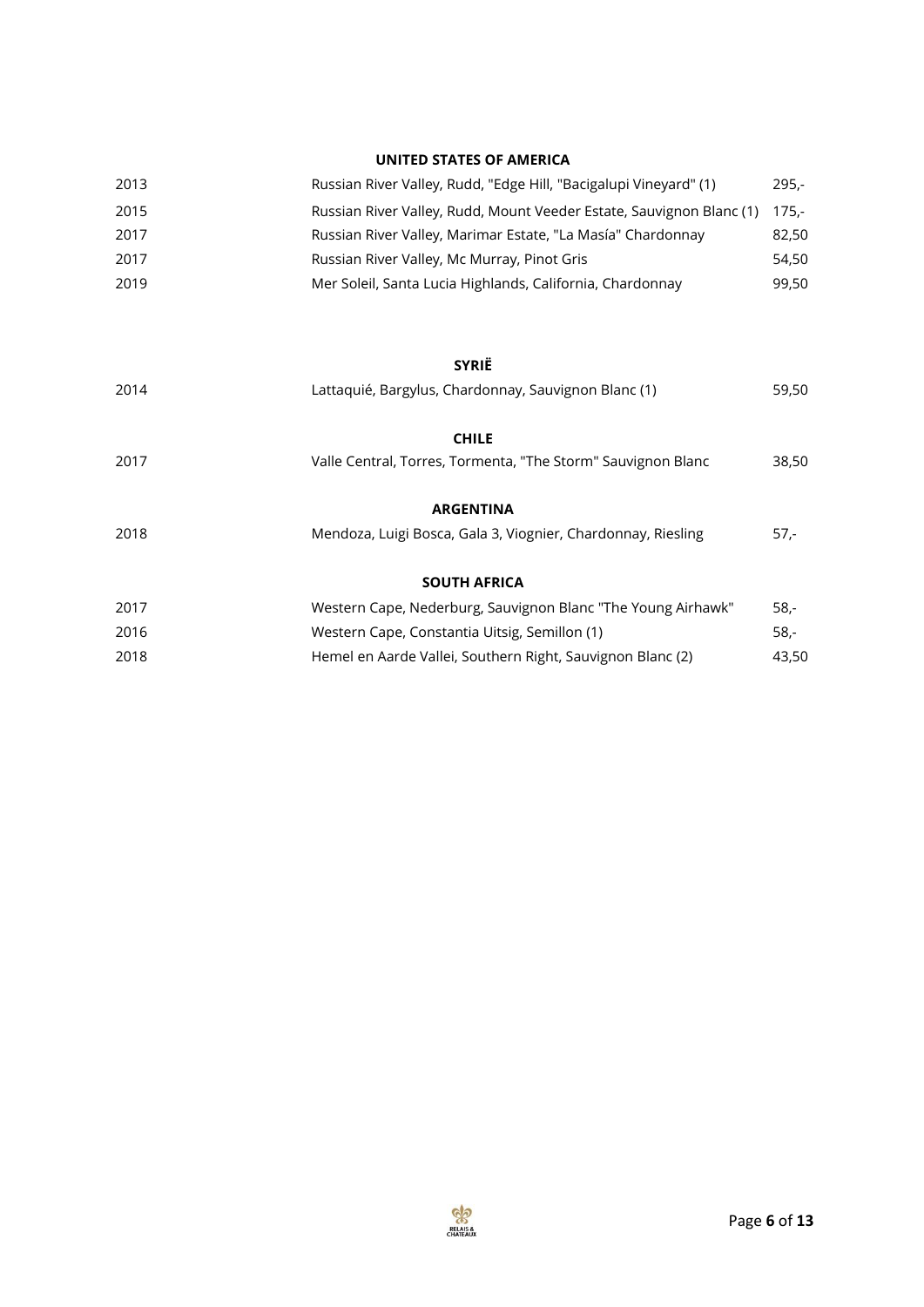| <b>RED WINES</b> |  |  |
|------------------|--|--|
|------------------|--|--|

**0,375 LTR**

| 2017 | France, Saint-Émilion, Les Hauts De la Gaffelière              | 41,50   |
|------|----------------------------------------------------------------|---------|
| 2016 | Austria, Burgenland, Kirnbauer, "Das Phantom"                  | $48,-$  |
|      | <b>1,50 LTR</b>                                                |         |
| 2005 | Spain, Castilla Y Léon, Dominio Dostares, "Leione" (2)         | $115,-$ |
| 2010 | Italy, Sicily, Della Nivolelli, Syrah Riserva (2)              | $125 -$ |
| 2015 | France, Catalanes, Domaine Lafage, "Nicolas" Grenache Noir (1) | $90 -$  |
|      | <b>BLANC DE NOIR</b>                                           |         |
| 2019 | Germany, Ahr, Monique Breuer, "Serendipity", Blanc de Noir     | $52 -$  |
|      | THE NETHERLANDS & BELGIUM                                      |         |
| 2017 | Maasvallei, Wijndomein Aldeneyck, Pinot Noir (2)               | $63 -$  |
| 2014 | Wallonië, Château Bon Baron, "La Grande" Cabernet Dorsa        | $55,-$  |
| 2018 | Maasvallei, Wijngoed Thorn, Dornfelder                         | $61 -$  |
| 2017 | Mergelland, Wijngaardsberg, Pinot Noir                         | $61 -$  |
| 2018 | Maasvallei, Wijndomein Thorn, Pinot Noir 777                   | $63 -$  |
|      | SAINT - ESTÉPHE                                                |         |
| 2011 | Les Pelerins de Lafon-Rochet                                   | $75,-$  |
| 2014 | Château de Pez                                                 | 98,50   |
| 2015 | Château de Pez (1)                                             | 98,50   |
|      | <b>PAUILLAC</b>                                                |         |
| 2014 | Château Pédesclaux                                             | $120 -$ |
| 2016 | Château Pédesclaux                                             | $133 -$ |
| 2005 | Château Mouton Rothschild (2)                                  | 1190,-  |
| 2014 | Fleur de Pédesclaux (1)                                        | $72 -$  |
| 2005 | Château Pibran, Cru Bourgeois (1)                              | $120 -$ |
|      |                                                                |         |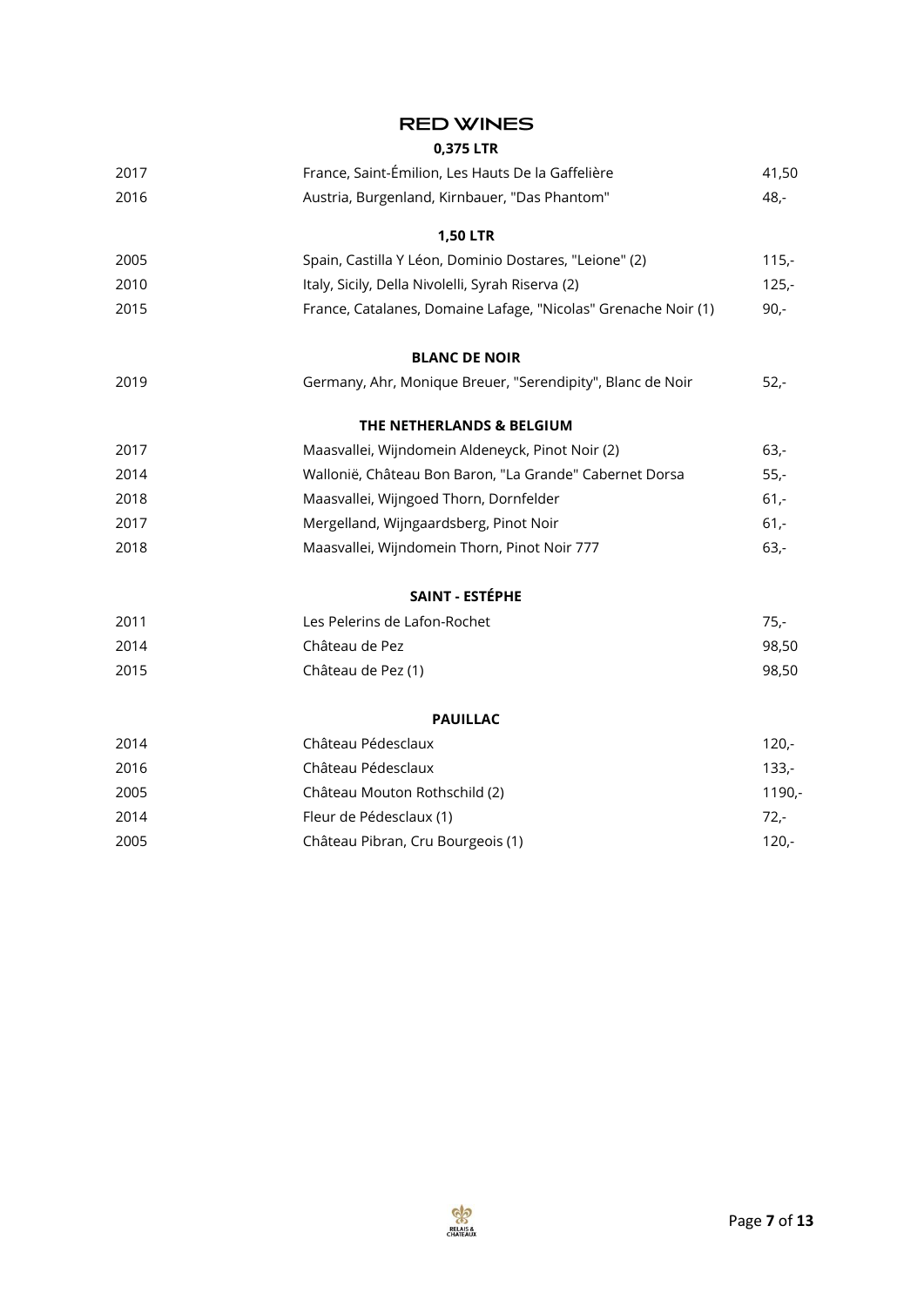#### **MARGAUX**

| 2009                                                     | Château Segla                     | $115,-$        |
|----------------------------------------------------------|-----------------------------------|----------------|
| 2012                                                     | Château d'Issan                   | $155,-$        |
| 2010                                                     | Château Haut Breton Larigaudiere  | 74,50          |
| 2015                                                     | Château Deyrem Valentin           | 83,50          |
|                                                          | <b>MÉDOC</b>                      |                |
| 2005                                                     | Château Soudars (2)               | $110,-$        |
| 2011                                                     | Moulis, Château Maucaillou (1)    | $68 -$         |
| 2016                                                     | Château Fourcas Dupré             | 66,50          |
|                                                          | <b>SAINT - EMILION</b>            |                |
| 2015                                                     | Château Croix Meunier             | 63,50          |
| 2008                                                     | Château La Croizille              | $117 -$        |
| 2017                                                     | Les Hauts de la Gaffellière       | $52 -$         |
| 2010                                                     | Château la Dominique              | 140,-          |
| 2012                                                     | Château la Dominique (2)          | $125 -$        |
| 2010                                                     | Château Faugères                  | 112,50         |
|                                                          | <b>POMEROL</b>                    |                |
| $\mathbf{a} \mathbf{b} \mathbf{c} \mathbf{b} \mathbf{c}$ | $-1$ $\wedge$ .<br>$\sim$ $\cdot$ | $\overline{A}$ |

| 2015 | Château Plince            | 110.- |
|------|---------------------------|-------|
| 2009 | Château Vray Croix de Gay | 156.- |

# **GRAVES, PESSAC & LÉOGAN**

| 2015 | Graves, La Chapelle de La Mission Haut-Brion | 285.- |
|------|----------------------------------------------|-------|
| 2012 | Pessac-Léognan, Château Smith Haut Lafitte   | 185.- |
| 2012 | Château Haut-Bergey                          | 76.-  |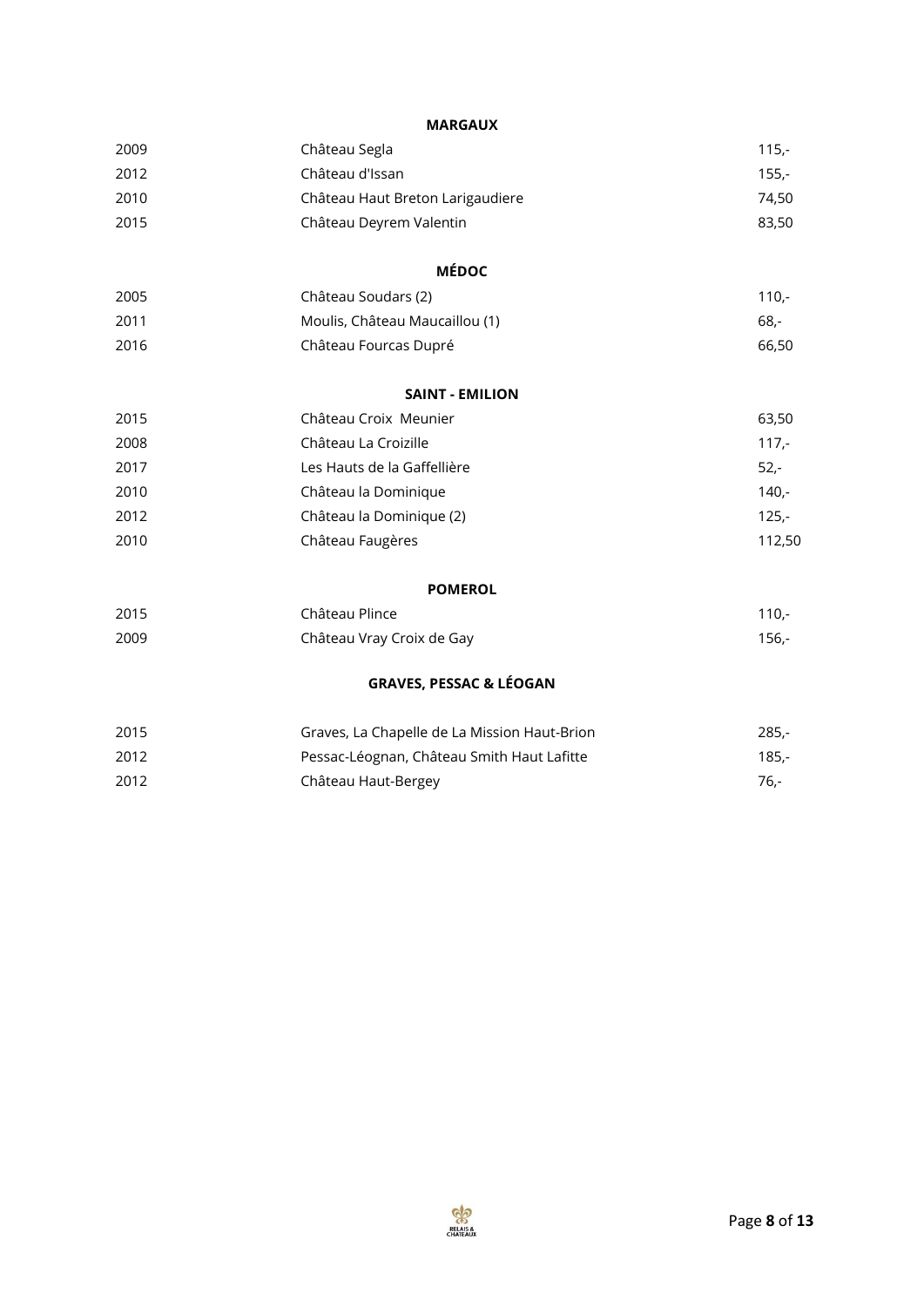|      | <b>LOIRE</b>                                                           |         |
|------|------------------------------------------------------------------------|---------|
| 2016 | Sancerre, Claude Riffault, "La Noue"                                   | $63 -$  |
|      | <b>CÔTE D'OR</b>                                                       |         |
| 2015 | Clos de la Perrière, Albert Bichot, "Monopole" Fixin Premier Cru       | $135 -$ |
| 2013 | Échézeaux, Domaine de la Romanée-Conti (1)                             | 2999,-  |
| 2010 | Corton Pougets, Louis Jadot                                            | $299 -$ |
| 2015 | Vosne-Romanée AC, Joseph Faiveley                                      | $135 -$ |
| 2016 | Chassagne Montrachet, Hubert Lamy, Vieilles Vignes                     | $125 -$ |
| 2017 | Pommard, Domaine de Montille, Les Cras                                 | $145 -$ |
| 2017 | Volnay 1er Cru Les Aussys, Domaine Michel Bouzereau                    | $170 -$ |
| 2015 | Gevrey-Chambertin, Faiveley                                            | $130 -$ |
|      | <b>CÔTES CHALONNAISE &amp; BOURGOGNE A.C.</b>                          |         |
| 2018 | Faiveley, Bourgogne A.C.                                               | 54,50   |
| 2018 | Santenay, Joseph Drouhin                                               | $75 -$  |
| 2003 | Mercurey les Puillets, Albert Sounit (2)                               | $134 -$ |
|      | <b>BEAUJOLAIS</b>                                                      |         |
| 2016 | Fleurie, Albert Bichot, "La Madone"                                    | 72,50   |
| 2021 | Beaujolais Nouveau, Le Jeune                                           | $58 -$  |
|      | <b>RHÔNE</b>                                                           |         |
| 2018 | Gigondas, Le Seigneur du Raveil                                        | 66,50   |
| 2018 | Vacqueyras, Le Seigneur du Raveil                                      | 56,50   |
| 2012 | Châteauneuf-du-Pape, La Nerthe, Cuvee Des Cadettes                     | $180 -$ |
| 2019 | Saint Joseph, Yves Cuilleron, Cavanos                                  | 78,-    |
|      | <b>PROVENCE &amp; ROUSSILLON</b>                                       |         |
| 2011 | Roussillon, Domaine Lafage, "Les Onze Terrasses"                       | $139 -$ |
| 2018 | Roussillon, Olivier Pithon, Laïs, Carignan, Grenache, Syrah, Mourvèdre | 62,50   |
| 2018 | Minervois, Chateau Maris, "Savoir Vieillir", Syrah                     | $75 -$  |
| 2016 | Minervois, Chateau Maris, "Les Anciens", Carignan                      | 71,50   |
| 2013 | Faugères, Chateau Laurens, Syrah, Grenache (2)                         | 42,50   |
| 2014 | Saint Guilhem, Mas de Daumes Gassac                                    | 116,50  |

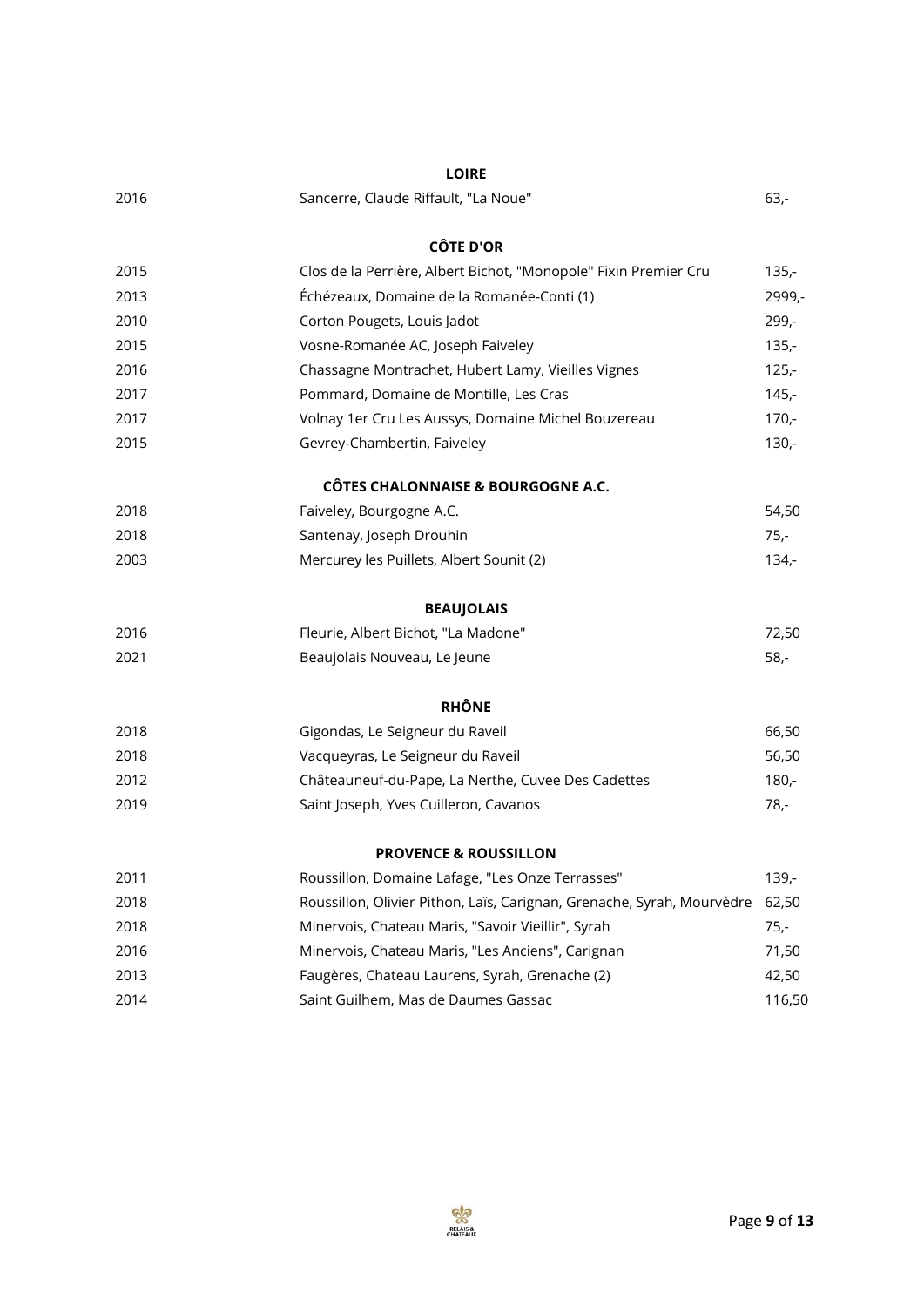|      | <b>NORTH ITALY</b>                                                   |         |
|------|----------------------------------------------------------------------|---------|
| 2016 | Lombardije, Carlo Negri, Sfursat, Nebbiolo                           | 84,-    |
| 2015 | Veneto, Bolla, Amarone Della Valpolicella Classico Riserva           | $123 -$ |
|      | <b>PIEMONTE</b>                                                      |         |
| 2015 | Langhe, Poderi Aldo Conterno, Il Favot, Nebbiolo                     | $135,-$ |
| 2018 | Barbera d'Asti, Montebruna, "Braida" (2)                             | $62 -$  |
| 2012 | Paolo Scavino, Barolo, Carobric                                      | $140 -$ |
| 2017 | Cascina Ghercina, Barbaresco                                         | 69,50   |
|      | <b>TUSCANY</b>                                                       |         |
| 2013 | Castello Fonterutoli, Mazzei, Chianti Classico, Gran Selezione       | $95 -$  |
| 2016 | Tenuta di Biserno, Biserno, Lodovico Antinori                        | $180 -$ |
| 2015 | Castello Banfi, Brunello di Montalcino, Poggio Alle Mura             | $139 -$ |
| 2016 | Antinori, Tignanello                                                 | $195 -$ |
| 2018 | Tenuta Il Poggione, Rosso di Montalcino                              | $65 -$  |
|      | <b>SOUTH ITALY &amp; SICILY</b>                                      |         |
| 2016 | Puglia, San Marzano, 62 Anniversario, Primitivo di Manduria, Riserva | 73,50   |
| 2013 | Sicilia, Spadafora, "Les Jeux Sont Faits", Syrah                     | $105 -$ |
| 2016 | Campanie, San Pietro, "Beneventano", Aglianico (1)                   | 59,-    |
|      | <b>SPAIN</b>                                                         |         |
| 2016 | Ribera del Duero, Valtravieso, Crianza (1)                           | 47,50   |
| 2014 | Penedés, Torres, "Gran Coronas" Reserva, Cabernet Sauvignon          | 44,50   |
| 2016 | Valencia, Bodegas Los Frailes, "Dolomitas" Monastrell Viñas Viejas   | 53,-    |
| 2018 | Ribera del Júcar, Bodegas Albero, "Isabella", Bobal                  | 41,50   |
| 2017 | Rioja, Marqués de Riscal, Finca Terrea                               | 86,-    |
| 2016 | Rioja, Osoti, Crianza, Organic                                       | 47,-    |
| 2014 | Ribera del Duero, Montecastro, "Cosecha"                             | 63,50   |
| 2014 | Rioja, Valenciso, Reserva                                            | $68 -$  |
| 2012 | Marques de Vargas, Rioja                                             | $62 -$  |
|      | <b>AUSTRIA</b>                                                       |         |
| 2017 | Mittelburgerland, Kirnbauer, Gold Reserve, Blaufrankisch             | 69,50   |

| 20 I Z | <u>MILLEIDUI EEI IAHU, KIHIDAUEI , QOIU KESEI VE, DIAUH AHKISCH</u>         | טט,כט  |
|--------|-----------------------------------------------------------------------------|--------|
| 2017   | Mittelburgerland, Kirnbauer, 7301, Blaufrankisch                            | 44.50  |
| 2015   | Burgenland, Paul Achs, Syrah                                                | $71 -$ |
| 2015   | Burgenland, Paul Achs, Pannobile, Zweigelt, Blaufrankisch, St. Laurent 70,- |        |
| 2018   | Burgenland, IBY Chevallier                                                  | -66.   |

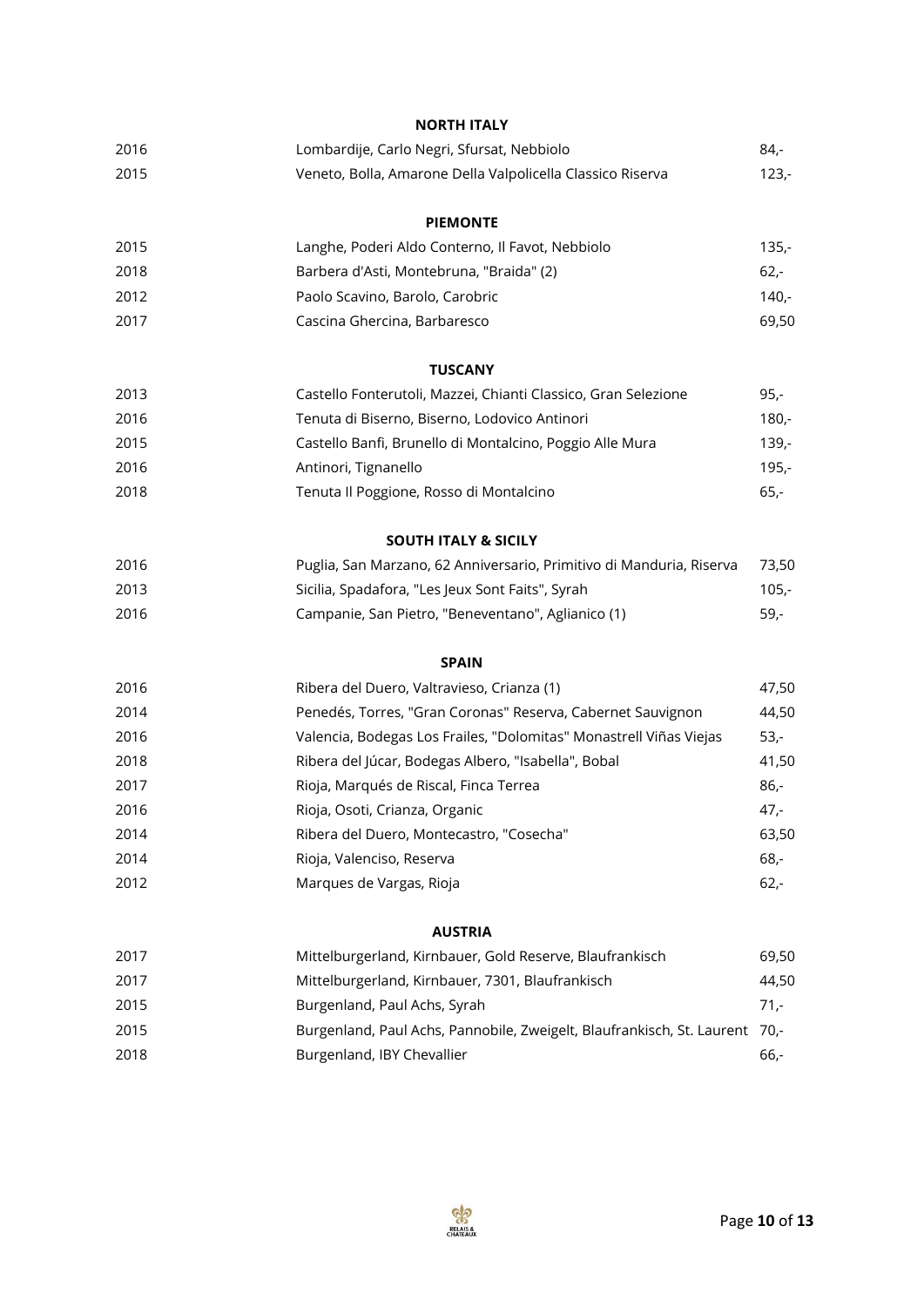|      | <b>NEW ZEALAND</b>                                                                   |         |
|------|--------------------------------------------------------------------------------------|---------|
| 2013 | Hawkes Bay, Craggy Range, Syrah, Gimblett Gravel                                     | $118,-$ |
| 2011 | Hawkes Bay, Craggy Range, "Sophia", Gimblett Gravel                                  | $105,-$ |
| 2013 | Pegasus Bay, Pinot Noir                                                              | $125 -$ |
|      | <b>AUSTRALIA</b>                                                                     |         |
| 2017 | Koonunga Hill, Penfolds, Seventy Six, Shiraz, Cabernet                               | $54,-$  |
| 2016 | Barossa, Red Heads, "Princess of Thieves" Mourvèdre, Grenache, Shiraz                | 59,50   |
|      | <b>ARGENTINA</b>                                                                     |         |
| 2015 | Mendoza, Luigi Bosca, "Finca los Nobles" Malbec, Verdot                              | 122,50  |
| 2014 | Mendoza, Bodega Norton, Reserva, Merlot                                              | 44,50   |
|      | <b>CHILE</b>                                                                         |         |
| 2011 | Vall del Maipo, Antiyal, Carmenère, Cabernet-Sauvignon, Syrah                        | 100,50  |
| 2013 | Vall del Maule, Miquel Torres, Cordillera, Carignan                                  | 53,50   |
|      | <b>UNITED STATES OF AMERICA</b>                                                      |         |
| 2013 | Sonoma Coast, Marimar Estate, Mas Cavalls, "Doña Margarita" Pinot Noir               | 97,50   |
| 2014 | Russian River Valley, Marimar Estate, La Masia, "Don Miquel" Pinot Noir              | $116,-$ |
| 2017 | Napa Valley, Orin Swift, Mercury Head, Cabernet Sauvignon                            | $230 -$ |
| 2011 | Napa Valley, Rudd, Oakville Estate, Cabernet Sauvignon (1)                           | $465,-$ |
| 2013 | Napa Valley, Rudd, Oakville Estate, Cabernet Sauvignon (1)                           | $450 -$ |
| 2013 | Napa Valley, Rudd, Samantha's Cabernet Sauvignon (1)                                 | $270 -$ |
| 2014 | Napa Valley, Caymus Vineyard, Cabernet Sauvignon                                     | $185,-$ |
| 2016 | Sonoma County, Bear Flag, Zinfandel                                                  | $60 -$  |
| 2016 | Napa Valley, Dominus (2)                                                             | 490,-   |
|      | <b>SOUTH AFRICA</b>                                                                  |         |
| 2016 | Stellenbosch, Meerlust, Pinot Noir                                                   | $75 -$  |
| 2017 | Western Cape, Nederburg, The Motorcycle Marvel                                       | 51,50   |
| 2017 | Western Cape, Nederburg, The Brew Master                                             | 51,50   |
| 2018 | Hemel en Aarde Valley, Hamilton Russel, Pinot Noir                                   | 102,50  |
| 2017 | Hemel en Aarde Valley, Monique Breuer, "Serendipity" Pinot Noir                      | 59,50   |
|      |                                                                                      |         |
| 2014 | <b>LIBANON</b><br>Château Marsyas, Cabernet Franc, Cabernet Sauvignon, Syrah, Merlot | 74,50   |
|      | <b>SYRIË</b>                                                                         |         |
| 2013 | Lattaquié, Bargylus, Cabernet Sauvignon, Syrah, Merlot                               | $76 -$  |
|      |                                                                                      |         |

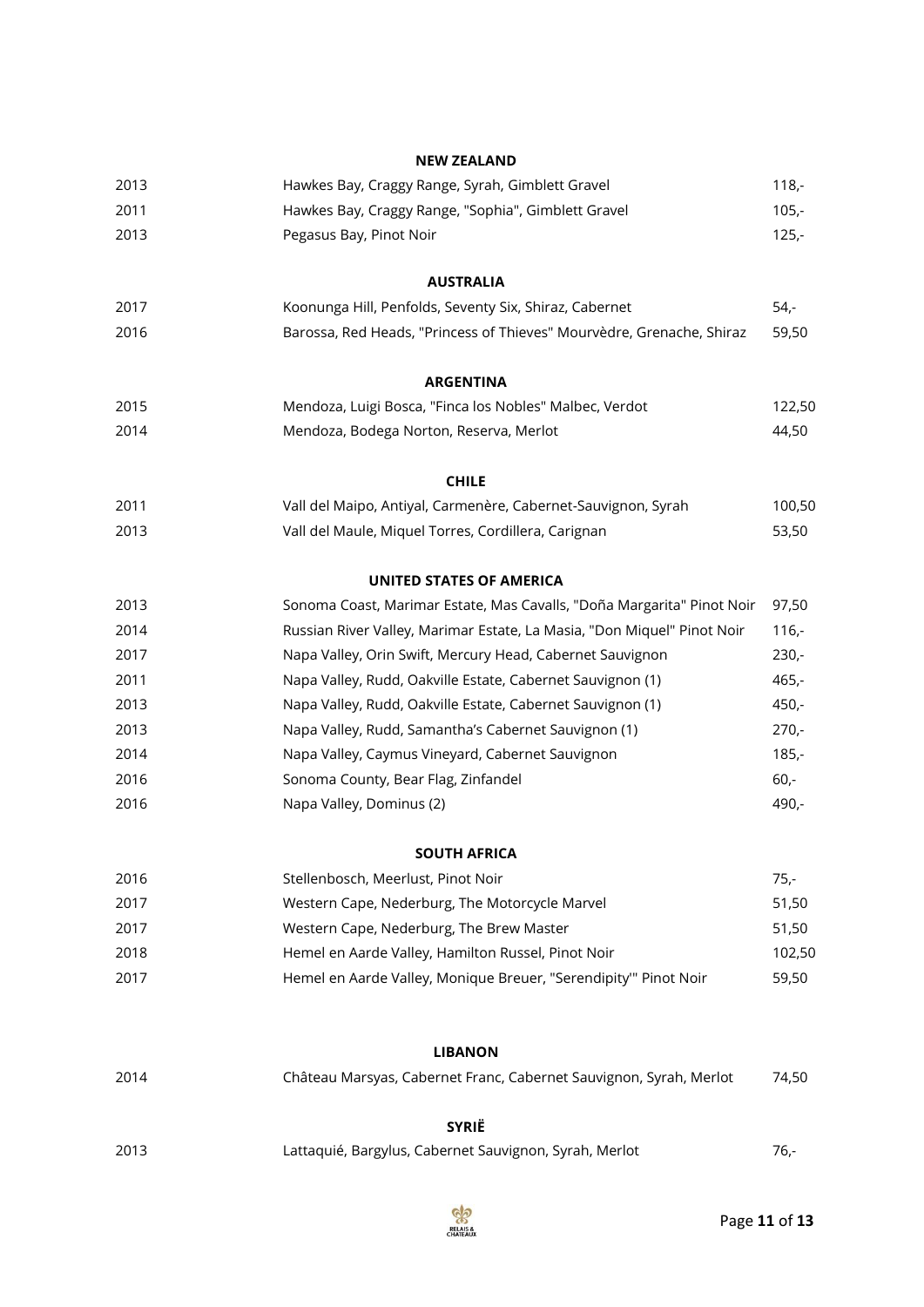# **PORT WINES**

| 2009 | Fonseca 0.375L    | 86      |
|------|-------------------|---------|
| 2013 | Fonseca 0.375L    | 78,50   |
| 2016 | Fonseca 0.375L    | $120 -$ |
| 2009 | Fonseca           | 147,50  |
| 2011 | Fonseca           | 147,50  |
| 2015 | Fonseca           | $130 -$ |
| 2016 | Fonseca           | $150 -$ |
| 1996 | Quinta de Vesuvio | $115,-$ |
| 1995 | Quinta de la Rosa | $115,-$ |
| 2016 | Fonseca White     | $165,-$ |
|      |                   |         |